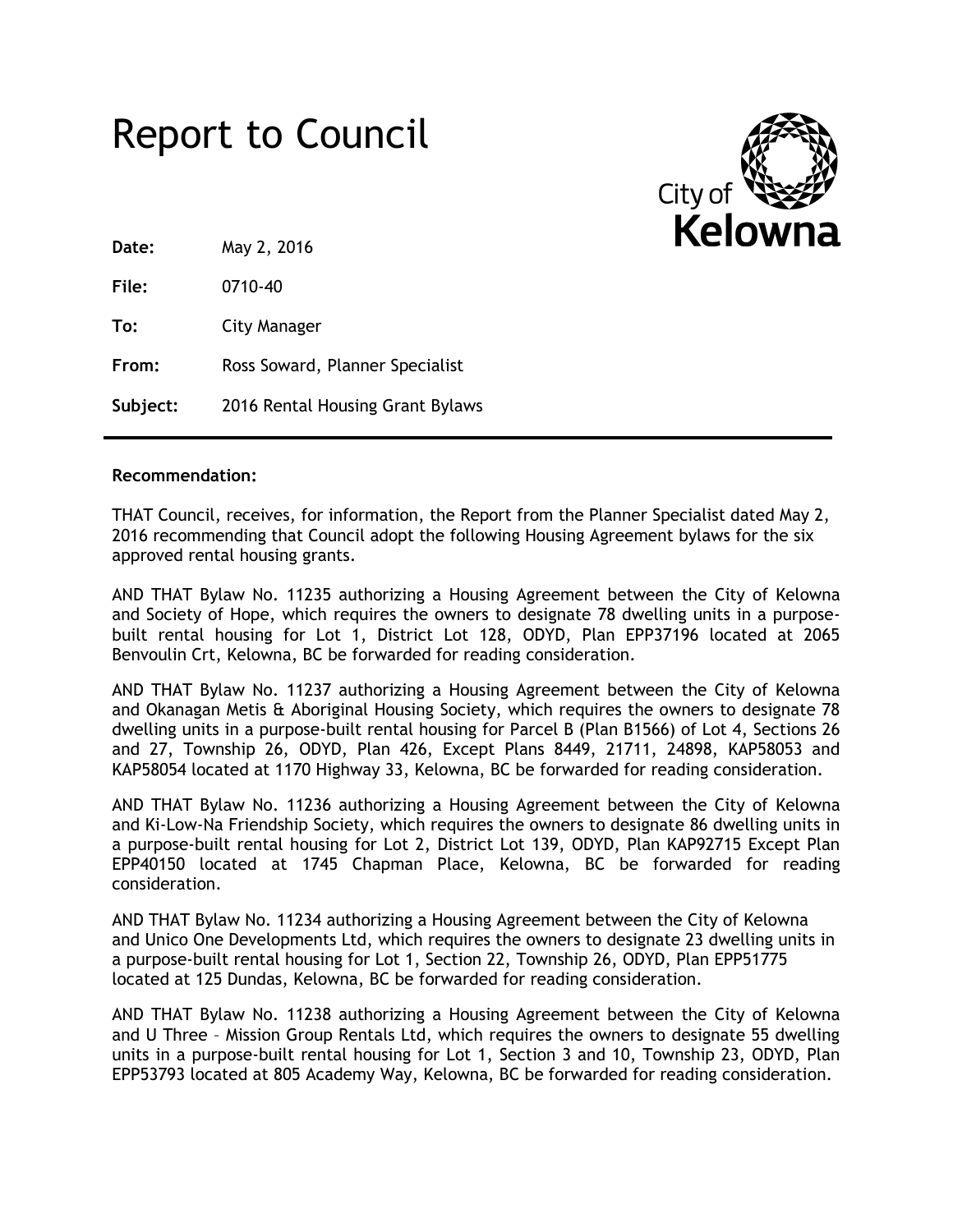AND THAT Bylaw No. 11239 authorizing a Housing Agreement between the City of Kelowna and Davara Holdings Ltd, which requires the owners to designate 9 dwelling units in a purpose-built rental housing for Lot 1, Section 27, Township 26, ODYD, Plan 18004 located at 305 Homer Road, Kelowna, BC be forwarded for reading consideration.

AND FURTHER THAT Mayor and City Clerk be authorized to execute the Housing Agreements on behalf of the City of Kelowna after adoption.

### **Purpose:**

To consider Housing Agreements for the purpose-built rental housing projects that were approved for rental housing grants, in accordance with Council Policy No. 335.

### **Background:**

On November 16, 2015 Council approved funding for six rental housing grants, supporting 329 rental housing units. Since receiving Council approval, staff has confirmed that all six projects intend to move forward to the building permit stage in 2016. In accordance with the City's Rental Housing Grants Policy all projects are required to enter into purpose-built rental housing agreements with the City to ensure the development of purpose-built rental housing on their respective sites. The housing agreements become bylaw upon approval from Council, ensuring all six projects will operate purpose-built rental housing for a minimum of ten years. After ten years, if a landowner intends to lift an agreement, Council approval is required along with repayment of any grant funding received from the City.

Three of the rental housing grant recipients are developing their projects in partnership with BC Housing. BC Housing is using a new strategy to reduce risk associated with non-profit housing projects. Under this approach a portion of the units are stratified and purchased by BC Housing and then operated by the local non-profit housing provider. To accommodate this approach, a modified housing agreement template was developed for projects when nonprofit organizations are entering into agreements with BC Housing.

# **Legal/Statutory Authority:**

Local Government Act, Section 483.

#### **Legal/Statutory Procedural Requirements:**

# Housing Opportunities Reserve Fund By-law No. 8593

**Existing Policy:** 2030 Official Community Plan

Objective 10.3 Support the creation of affordable and safe rental, non-market and /or special needs housing

Policies 10.3.1, 10.3.2, 10.3.3 & 10.3.4

**Council Policy no. 355 – Rental Housing Grants**